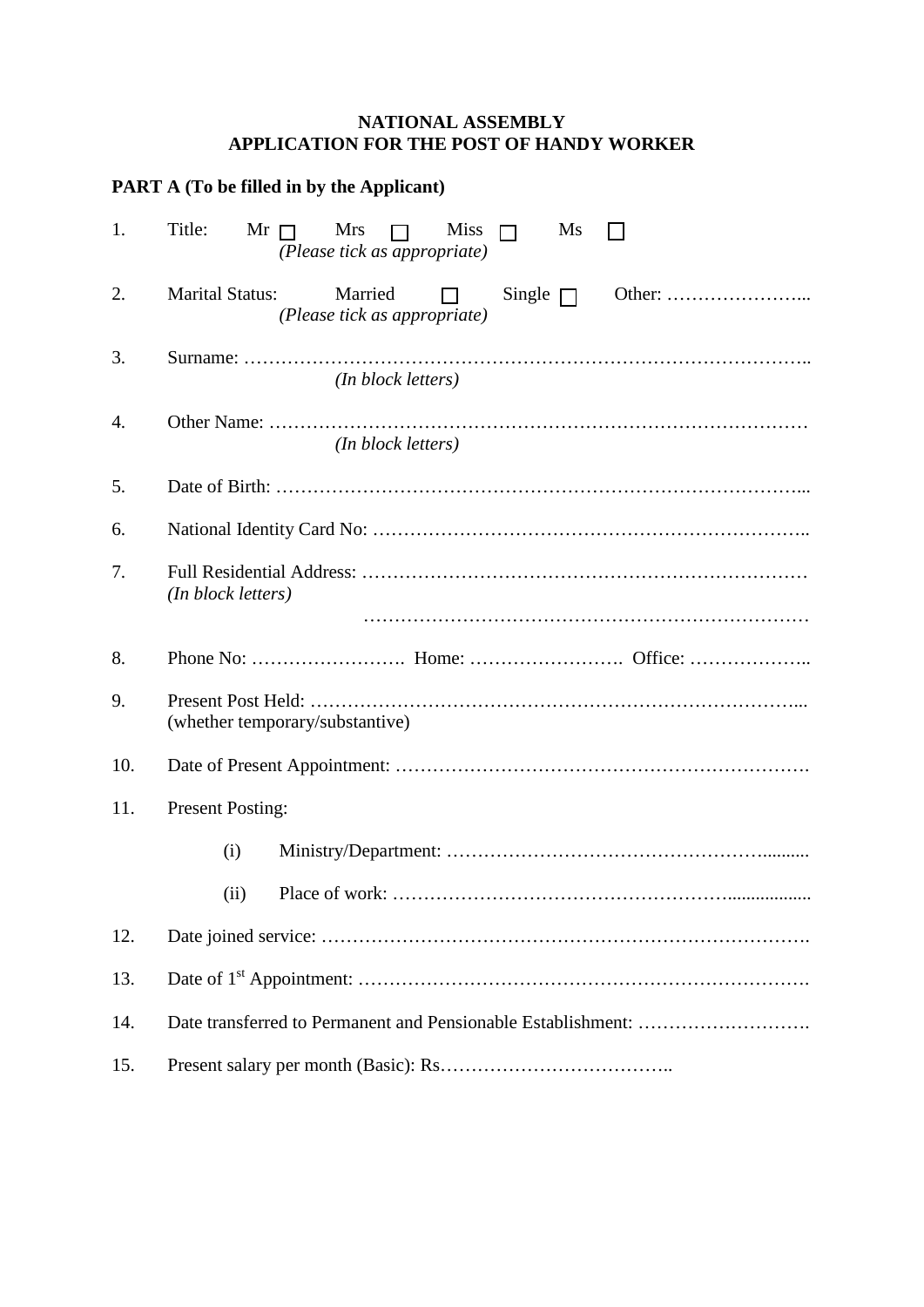## 16. Previous appointment held in the Government Service

|       | Appointment                                                                        | From                                                                                               | To | Ministry/Department                                                     |  |  |
|-------|------------------------------------------------------------------------------------|----------------------------------------------------------------------------------------------------|----|-------------------------------------------------------------------------|--|--|
|       |                                                                                    |                                                                                                    |    |                                                                         |  |  |
|       |                                                                                    |                                                                                                    |    |                                                                         |  |  |
| 17.   | Educational Qualifications (please attach photocopies of certificates)             |                                                                                                    |    |                                                                         |  |  |
|       | (i)                                                                                |                                                                                                    |    |                                                                         |  |  |
|       | (ii)                                                                               |                                                                                                    |    |                                                                         |  |  |
| 18.   |                                                                                    | Experience relevant to the post applied for (attach documentary evidence of<br>experience claimed) |    |                                                                         |  |  |
|       |                                                                                    |                                                                                                    |    |                                                                         |  |  |
| 19.   | Have you been on leave without pay while in government during the last five years? |                                                                                                    |    |                                                                         |  |  |
|       | Yes<br>N <sub>o</sub><br>(Please tick as appropriate)                              |                                                                                                    |    |                                                                         |  |  |
|       | If yes, state period and purpose of leave without pay:                             |                                                                                                    |    |                                                                         |  |  |
|       |                                                                                    |                                                                                                    |    |                                                                         |  |  |
|       |                                                                                    |                                                                                                    |    |                                                                         |  |  |
| 20.   | Have you been subject of a disciplinary action during the last ten years?          |                                                                                                    |    |                                                                         |  |  |
|       | Yes<br>N <sub>o</sub><br>(Please tick as appropriate)                              |                                                                                                    |    |                                                                         |  |  |
|       | If Yes, indicate nature of offence and date of outcome.                            |                                                                                                    |    |                                                                         |  |  |
|       |                                                                                    |                                                                                                    |    |                                                                         |  |  |
| 21(a) | subsequently found guilty during the last 10 years?                                |                                                                                                    |    | Have you ever been prosecuted before a court of law for any offence and |  |  |
|       | Yes<br>N <sub>o</sub>                                                              |                                                                                                    |    |                                                                         |  |  |

(Please tick as appropriate)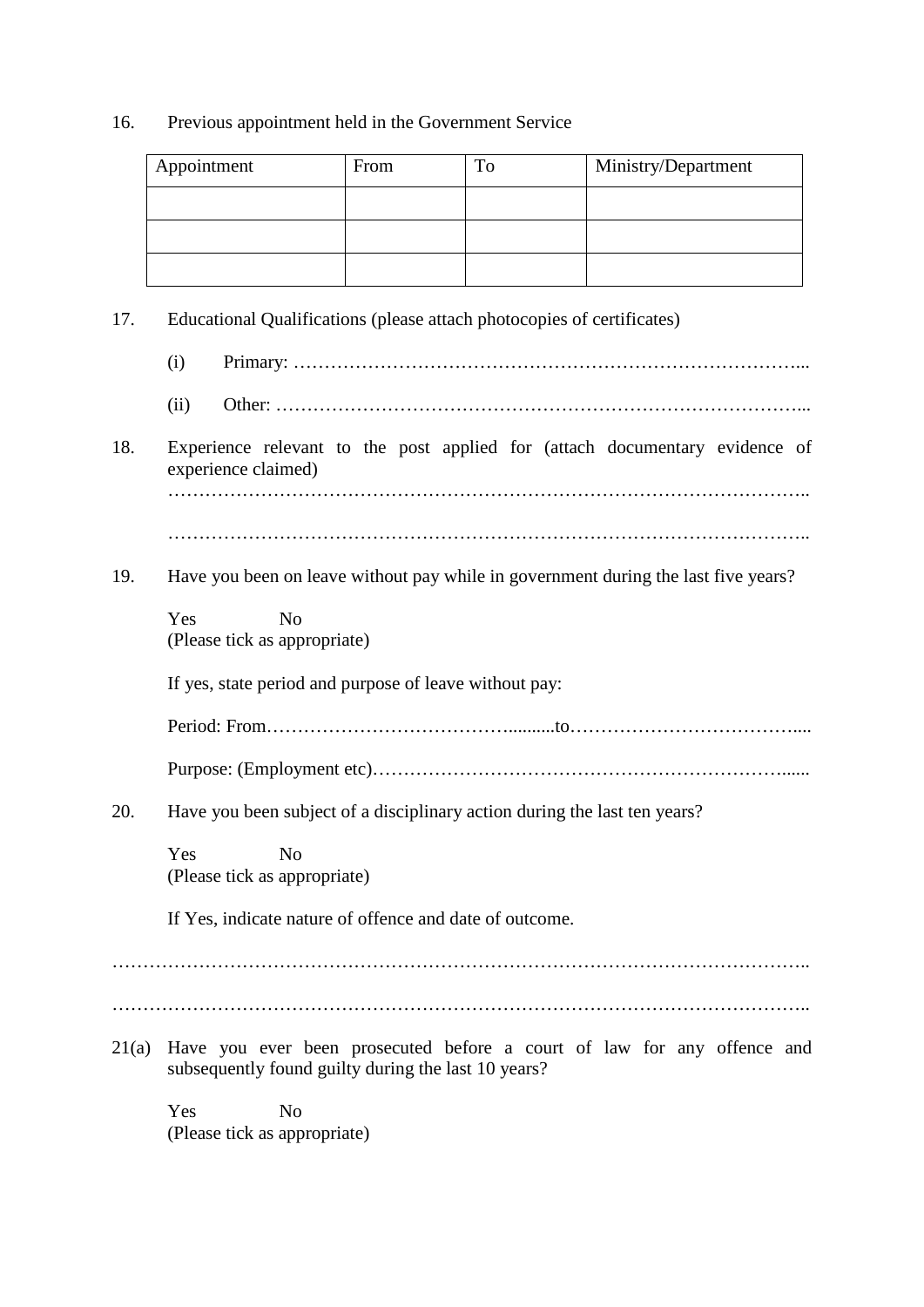## DECLARATION

I,…………………………………………………………………………………......................., the undersigned applicant, declare that the particulars in this application are true and correct.

| Date: |  |  |
|-------|--|--|
|       |  |  |

## **PART B (to be filled by Human Resource Section of Ministry/Department where applicant is posted)**

| Year | <b>Sick Leave</b> | Unauthorised absence   Leave Without Pay |  |
|------|-------------------|------------------------------------------|--|
| 2016 |                   |                                          |  |
| 2017 |                   |                                          |  |
| 2018 |                   |                                          |  |

(i) Statement of leave taken during last three years.

(ii) Has applicant been subject to any disciplinary action during the last ten years or subject to any prosecution before the court of law for any offence? Yes/No If yes, please give details

………………………………………………………………………………………….. ………………………………………………………………………………………….. …………………………………………………………………………………………..

(iii) Report on applicant:

(iv) Comments, if any, on experience claimed and other remarks:

………………………………………………………………………………………….. …………………………………………………………………………………………..